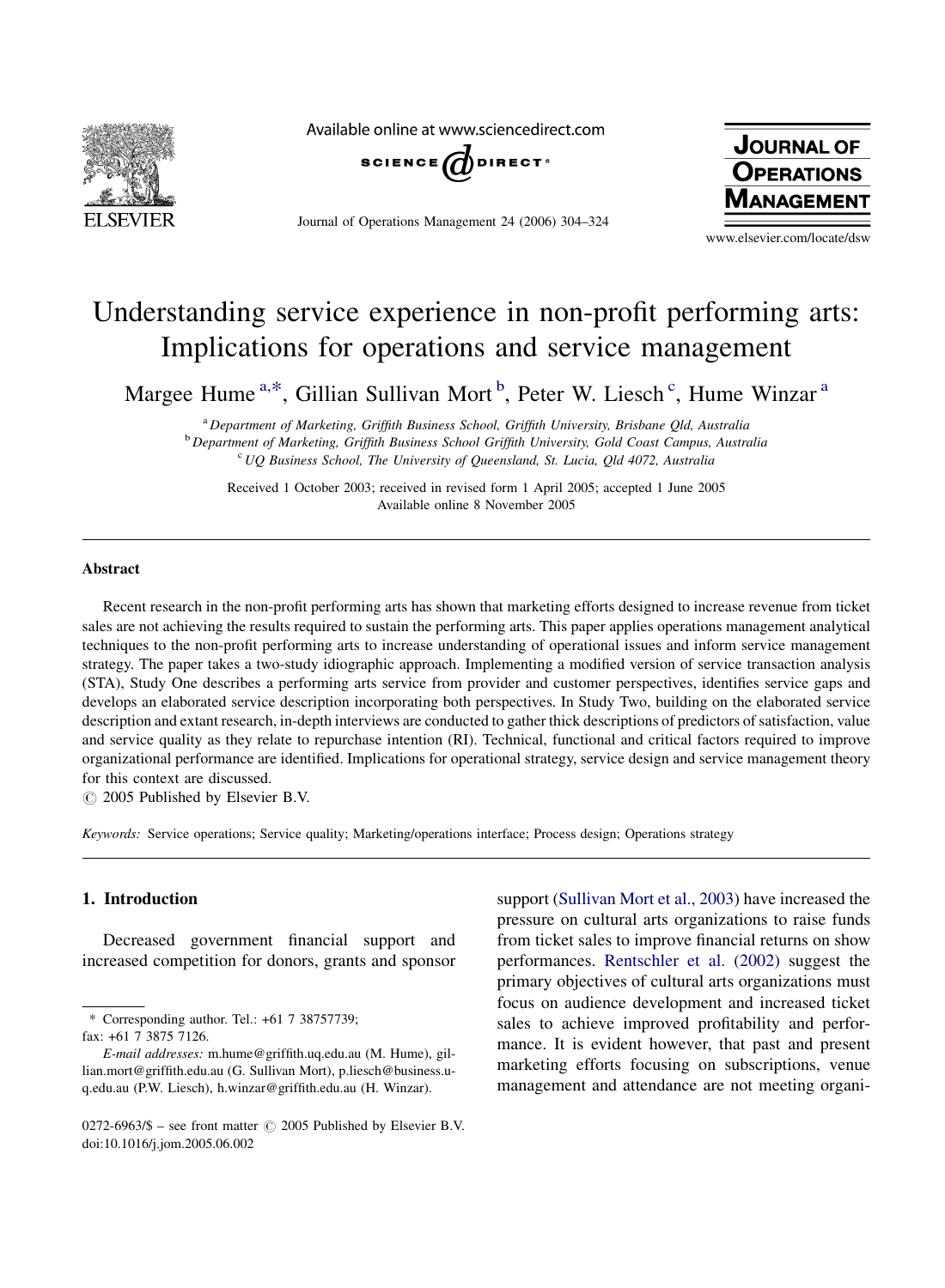zational profit performance objectives and new strategies need to be identified [\(Cutts and Drozd,](#page--1-0) [1995; Rentschler et al., 2002\)](#page--1-0).

Recent studies have profiled performing arts audiences and attendance motivations [\(Bouder-Pail](#page--1-0)[ler, 1999; Cuadrado and Molla, 2000\)](#page--1-0) but these studies have focused primarily on social hedonism, intellectual enrichment, and arousal of emotions more relevant to the highly involved committed arts consumer ([Broderick and Mueller, 1999\)](#page--1-0), the culturally elite and experiential consumption. Highly involved arts consumers fall into two categories of involvement. The first are those who have an enduring level of personal relevance to the performing arts. These patrons are committed and attached ([Jain and](#page--1-0) [Srinivasan, 1990; Broderick and Mueller, 1999\)](#page--1-0) to the performing arts. The second are those with a high level of hedonic involvement. These patrons are emotionally attached and demonstrate a strong need for emotional attainment ([Laurent and Kapferer, 1985;](#page--1-0) [Broderick and Mueller, 1999](#page--1-0)). As competition for patronage in the leisure and entertainment sector intensifies, the cultural arts might be threatened if it operates solely in these narrow elitist artistic and cultural domains. The cultural arts must adopt a broader market definition of potential consumers to compete for the same entertainment dollar as sport, movies, cuisine and other entertainment pursuits. Arts organizations no longer can define their service offering based solely on the subjective motivations of culturally aware theatre buffs and loyal arts enthusiasts [\(Cuadrado and Molla, 2000](#page--1-0)). They must understand how a broader market derives satisfaction and value and decides to re-consume. When this is understood, organizations can design and deliver a service offering which will assist in increasing performance through re-consumption.

This paper reports research guided by the question: how does the potential performing arts consumer market observe and evaluate the performing arts service experience and the process of service delivery within this sector and form the intention to reconsume/ repurchase? A resolution of this question will improve our understanding of the relationship between technical (show) and functional delivery (Grönroos, [1990](#page--1-0)) service aspects and consumer satisfaction judgments that drive reconsumption. In order to resolve this question the service offering and exchange

must be examined. Service transaction analysis (STA) has been developed as a technique to achieve rigorous examination of service offerings by combining both information from the managerial voice and the customer view of the experience, both of which provide insight into shared perceptions and critical mismatches ([Johnston, 1999\)](#page--1-0). STA combines both the provider and customer perception of the front stage service offered ([Grove and Fisk, 1988](#page--1-0)) highlighting gap one incidence ([Berry et al., 1990](#page--1-0)). [Berry et al.](#page--1-0) [\(1990\)](#page--1-0) created the conceptual model of service quality to articulate the mismatched perceptions of expected service, delivery, quality and communication and offered service, design, delivery, quality and communication. This analysis focuses on identifying the misperceptions in the customer, service provider dyad.

The desired outcome of the initial stage of STA resembles this process and identifies gap one analysis. Gap one findings reflects the difference between the customer's expected service and the organizational perception of the customer's expected service. Once this is achieved, STA identifies the frontstage interactions and these are measured using a scale questionnaire gauging consumers' reactions to the performance of particular factors. This research uses a modified STA approach. First, it conducts provider and consumer consultant interviews ([Johnston, 1999\)](#page--1-0) to gain an understanding of the service offering as seen by the organization and the service experience as seen by the customer. It then deviates from the classic STA approach of scaled questionnaires by using in-depth consumer interviews to gather rich, thick descriptions of customer drivers of satisfaction and re-consumption. Using consumer interviews to gather thick descriptions of intangible issues and perceptions of performance reveals issues not easily disclosed using other research approaches ([Patton, 1990](#page--1-0)).

This paper proceeds by first describing research on experiential consumption and the performing arts. Literature on service experience, customer satisfaction, service quality, repurchase intention (RI) and their interrelationships are then examined. Approaches to analysis appropriate to this context are reviewed. Next, the research method, analysis, results and discussion of two empirical studies are presented. The paper then provides managerial reflections for the performing arts and finally discusses areas for future research.